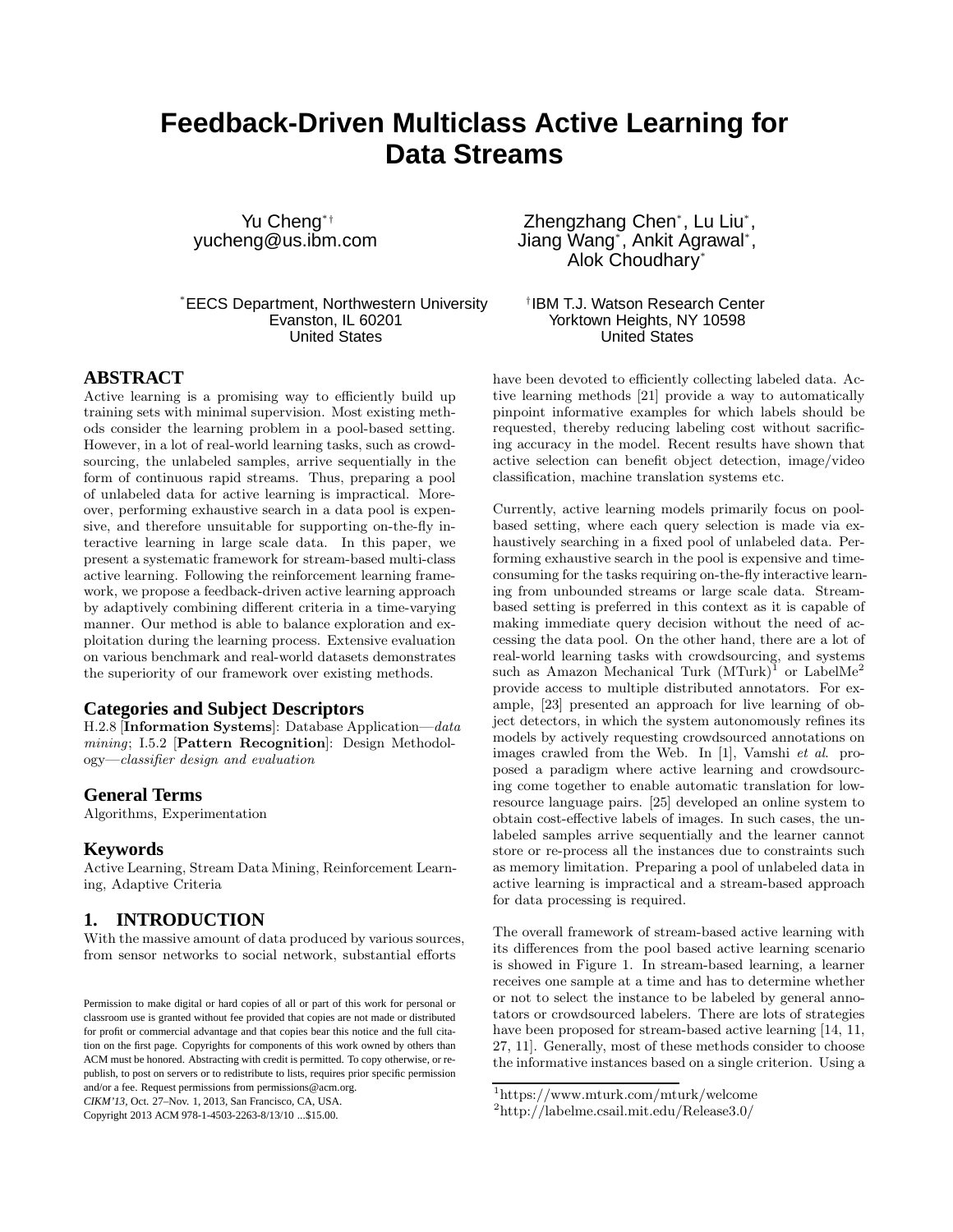single criterion would limit the performance of active learning, which is known as exploitation-exploration dilemma [16, 18, 13]. The problem is more prominent in the stream-based scenario in which the subset of data chosen for labeling can hardly represent the original distribution of data.

Consequently, methods have been proposed to address this problem. [9] tried to minimize the unbiasedness in the sampling process by designing optimal instrumental distributions. But this method relies on heuristic weighting and limits to binary classification scenarios. [10] and [17] proposed different active learning methods for anomaly detection by combining different criteria. However, the proposed combinations are fixed ones. According to [13], fixed weighted combination of different criteria would not work well across all the datasets and learning stages. We argue that the combination should be in a time-varying manner.

Unlike the method proposed in [9] that tried to minimize the variance to control the bias of stream data, we propose a reinforcement learning framework to learn the optimal strategy during the labeling process and use the feedback from the classifier to guide the selecting. Our active learner updates the weights of exploration and exploiting criteria in subsequent rounds based on the feedback the model received. The premise behind this adaptive weighting scheme is to favor the criterion that is more likely to return a queried sample that brings most influence to the current model. In this fashion, we manage to make a trade-off not only between exploration and exploitation but also between different criteria in a time-varying manner. Our contributions in this paper are as follows:

- 1. We formulate a stream-based multiclass active learning framework to ensure real-time response, i.e. the model can make immediate decision on whether to query a label or not, which would impact work in a number of data mining subfields, including many crowdsourcing applications. It can also have impact on many computer vision applications, such as robot vision, video surveillance;
- 2. We propose a reinforcement active learning strategy in a time-varying manner that is capable of discovering new classes (exploration) and refining the decision boundary (exploitation) simultaneously;
- 3. We compare the proposed strategy with baselines on five different datasets and show in our extensive experiments that the proposed method outperforms the state-of-the-art methods. We also show that the streambased active learning framework is far more efficient than the pool-based schema.

The rest of the article is organized as follows. In Section 2, we discuss several closely related previous research works and highlight the differences and contributions of our work. In Section 3, we describe our feedback driven active learning approach, which adaptively combine exploration and exploitation criteria. It is essential for on-the-fly interactive labeling for on-line learning. The evaluated experiments using several benchmark datasets are detailed in Section 4.



Figure 1: Stream-based active learning vs pool-based active learning.

Section 5 concludes the article with a summary and some possible future directions.

## **2. RELATED WORK**

Recently, there is an unprecedented increase in the amount of publicly available data from various sources such as social networks and mobile phone users [5, 26]. This surge of data has not been accompanied by a complementary increase in annotation [7]. To reduce human supervision in classifier learning, researchers have begun to explore novel ways to collect labeled data. One of the promising research direction is active learning.

While most of existing methods only consider the pool-based setting [23, 6, 25], in this paper, we focus on active learning for sequential data. Compared to pool-based learning, the stream-based learning is more efficient without expensive search in the data pool. Yet it may encounter several difficulties such as imbalance data distribution and new class discovering. There are some stream-based approaches have been developed, most of which are based on a single query criterion. [14, 11] introduced an uncertainty criterion based on the QBC algorithm, in which an ensemble of committee members are maintained. [27] proposed a classifier ensemble based active learning framework for stream data. They split the data stream into chunks and used the minimal variance strategy to select samples.

Active learning with a single criterion would reduce the performance, which is known as exploitation-exploration dilemma [16, 13]. A pure exploitative criterion only focuses on regions that are difficult to learn and will lead to sampling bias. In particular, this problem is more prominent for sequential data where some rare classes would be overlooked since the learner lacks complete knowledge on the underlying data distribution. In contrast, a pure explorative criterion covers the entire data space but needs too many iterations before a good decision boundary is found. There are attempts in combining multi-criteria for active learning. For example, [24] proposed active learning strategies for streaming data that explicitly handle concept drift. which are based on uncertainty, dynamic allocation of labeling efforts over time and randomization of the search space. In [10], Dan et al.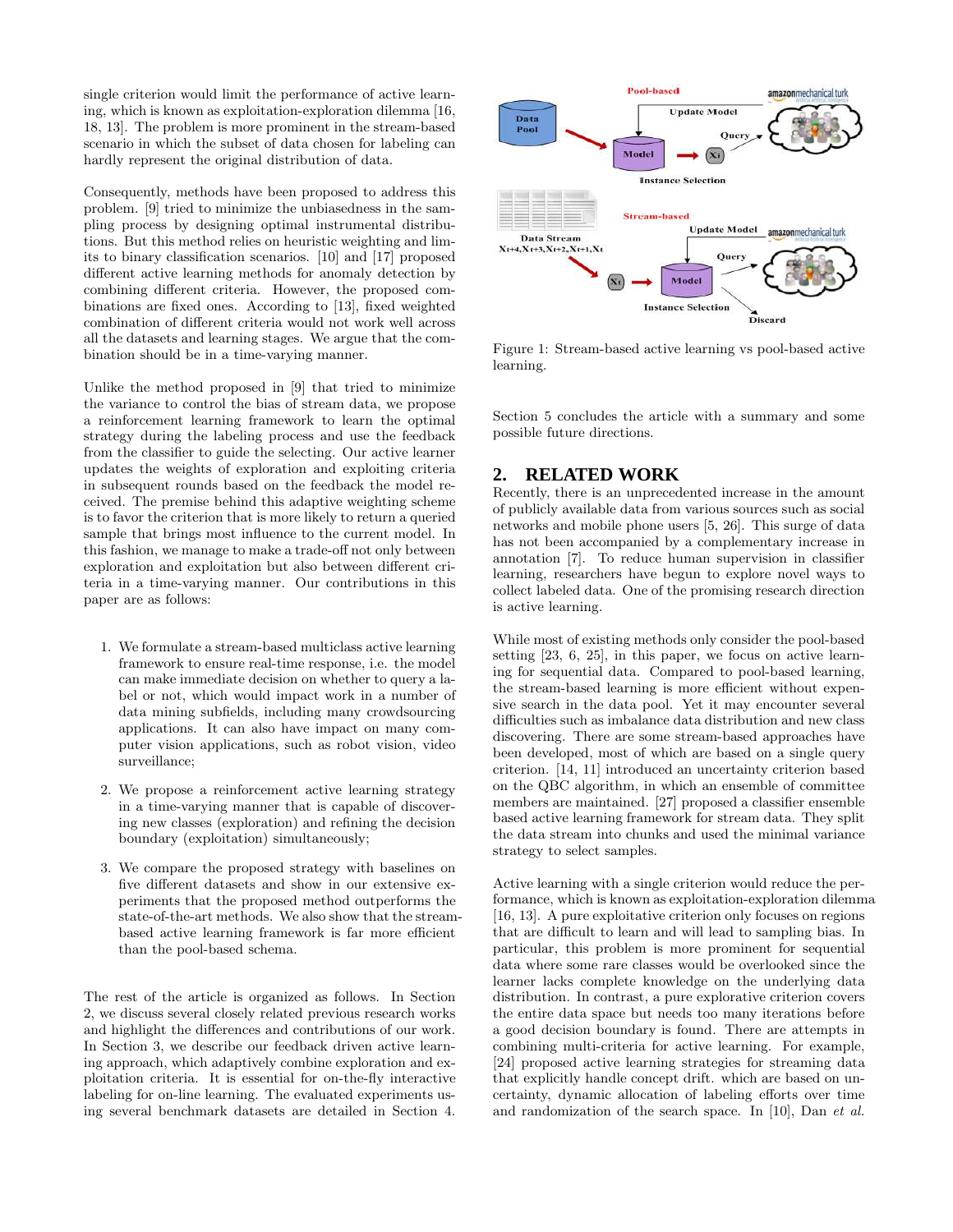proposed an active learning method for anomaly detection by combining likelihood and uncertainty criterion; [17] also exploited active learning for anomaly detection with a fixed combination of different criteria. However, the proposed combinations are unsatisfactory as they are not adaptive ones. Non-adaptive methods can not apply the right criterion at different phases of learning, e.g. the active learner may waste effort refining the boundary before discovering the right classes, or vice versa. Chu et al. [9] considered the unbiasedness property in the sampling process, and designed optimal instrumental distributions to minimize the variance in the stochastic process. However, their approach requires a heuristic parameter estimation and limits to binary classification, which is not easy to be extended to a multiclass setting.

To balance the exploitation and exploration, researchers have developed many approaches to reduce the sampling bias. Generally, they formulated the active learning in a reinforcement learning manner and used the feedback from the classifier to guide the sampling process. The method proposed by Baram et al. in [3] took an ensemble containing two active learning algorithms by a novel maximum entropy semisupervised criterion. [15] presented an online algorithm that effectively combines an ensemble of active learners based on the classification entropy maximization (CEM) score. In [12], Donmes et al. proposed a dynamical method called DUAL, where the strategy selection parameters are adaptively updated based on estimated future residual error reduction after each actively sampled point. [19] addressed this problem by randomly choosing criterion between exploration and exploitation at each round, and then receiving feedback measured by the change induced in the learned classifier. [13] modeled active learning as a feedback driven Markov decision process (MDP) that can change over time, and found a successful strategy for each individual data set. However, these methods are limited to the pool-based setting, which are infeasible to be directly applied to streambased environments.

Our proposed algorithm also addresses the problem by adaptively weighting of difference criteria based on the feedback from the classifier model. Compared with the pool-based approaches, our method can work in stream-based environments, which is computationally more efficient.

# **3. FEEDBACK DRIVEN ACTIVE LEARN-ING FOR DATA STREAM**

#### **3.1 Problem Statement**

In stream-based active learning, we are given a small set of labeled instances  $\zeta = \{(\mathbf{x}_1, y_1), ..., (\mathbf{x}_l, y_l)\}\$ and a large set of unlabeled input stream  $\{x_t, x_{t+1}, ...\} \in \mathcal{U}$ . At each time step t, an unlabeled instance  $x_t$  is observed from  $\mathcal{U}$ . Active learning process proceeds by iteratively: (1) training a classifier  $f_t$  on the labeled pool  $\zeta$ , (2) using query function  $Q(f_t, \zeta, \mathbf{x}_t)$  to determine whether to query the label  $y_t$  or discard  $x_t$  on each iteration, and (3) updating the model  $f_t$  and  $\zeta$  with  $\mathbf{x}_t$  and  $y_t$ , if  $\mathbf{x}_t$  is not discarded. The goal of active learning is to choose instances "wisely" to achieve low classification error of classifier  $f_t$  using as few labels as possible.

We want to classify the observed instance  $\mathbf{x} = (x_1, ..., x_D)$  of dimensionality D into one of the C classes  $c \in (1, ..., C)$ . We assume there are separate multinomial distributions  $p(\mathbf{x}_i|y)$ on each x<sup>i</sup> for each class label. The classification task can be considered as Bayesian classification by assuming that conditional are independence among the distributions of the input attributes  $(x_1, ..., x_D)$ . The classifier is quantified by a parameter set  $\theta$  specifying the conditional probability distributions. Specifically, we use  $\theta_{\mathbf{x_i}|\mathbf{y}}$  to represent a vector of parameters for the multinomial  $p(\mathbf{x}_i|y)$ . The conditional probability  $p(x|y = c)$  can be obtained via the formula  $p(\mathbf{x}|y = c) = \prod_{i=1}^{D} p(\mathbf{x}_i|y = c)$  for a class c. Given  $p(\mathbf{x}_i|y)$ and  $p(y)$ , posterior conditional distribution  $p(y|x)$  can be computed via Bayes rules. A class y<sup>∗</sup> that best explains x is given as follows:

$$
y^* = \underset{c \in \{1, ..., C\}}{\arg \max} p(y = c | \mathbf{x}) = \underset{c \in \{1, ..., C\}}{\arg \max} p(y = y_i) p(\mathbf{x} | y = y_i)
$$
(1)

Incremental Learning To make the stream-based active learning well suited for real-time applications, we use conjugate prior to facilitate efficient Bayesian learning. The conjugate prior of a multinomial distribution with parameters  $\theta_{\mathbf{x_i}|\mathbf{y}}$  is the Dirichlet distribution, which can be obtained as follows:

$$
Dir(\theta_{\mathbf{x_i}|\mathbf{y}}|\alpha_{\mathbf{x_i}|\mathbf{y}}) \propto \prod_{j} \theta_{\mathbf{x_{ij}}|\mathbf{y}}^{\alpha_{\mathbf{x_{ij}}|\mathbf{y}}-1}
$$
(2)

where  $\alpha_{\mathbf{x}_{ij}|\mathbf{y}} \in \mathbb{R}^+$  is a hyper-parameters of the distribution.

#### **3.2 Query Criteria**

We now describe our algorithm for active learning. As mentioned in Section 1, active learning framework with a single criterion can not work well across all the datasets as well as all the learning stages. Two criteria are important for active learning in streams. Exploitation criterion is designed to select labeled instances that are near the current decision boundary, and the exploration criterion searches for examples that are far from the labeled points. We first discuss different criteria for exploitation and exploration separately. Then, we will bridge this gap by proposing a query strategy which combines the scores from the exploration and exploitation criteria. In each step, the query decision is made based on the combined query score.

#### *3.2.1 Exploitation*

The goal of exploiting sampling is to label the instances near the decision boundary to refine the boundary. Our exploiting criterion is a reformulated from of the existing query by Committee algorithm [14, 22]. It first generates several committee members corresponding to hypotheses  $h = h_i$  of the hypotheses space  $H_t$ , where each hypothesis is trained with a subset of training data. Then, each committee member is allowed to vote on the labels of query candidates to find the most uncertain sample. In this study, we formulate a novel uncertainty score as follows: at first, a class disagreement score is computed over all possible class labels:

$$
s_{y=k} = \{ \underset{h_i \in H_i, h_j \in H_i}{\arg \max} |p_i(y=k|\mathbf{x}) - p_j(y=k|\mathbf{x})| \} \qquad (3)
$$

where  $i \neq j$ . The top two classes that return highest  $s_{y=k}$ are identified as  $c_1$  and  $c_2$ . Following the idea from margin sampling [20], the uncertainty score can be computed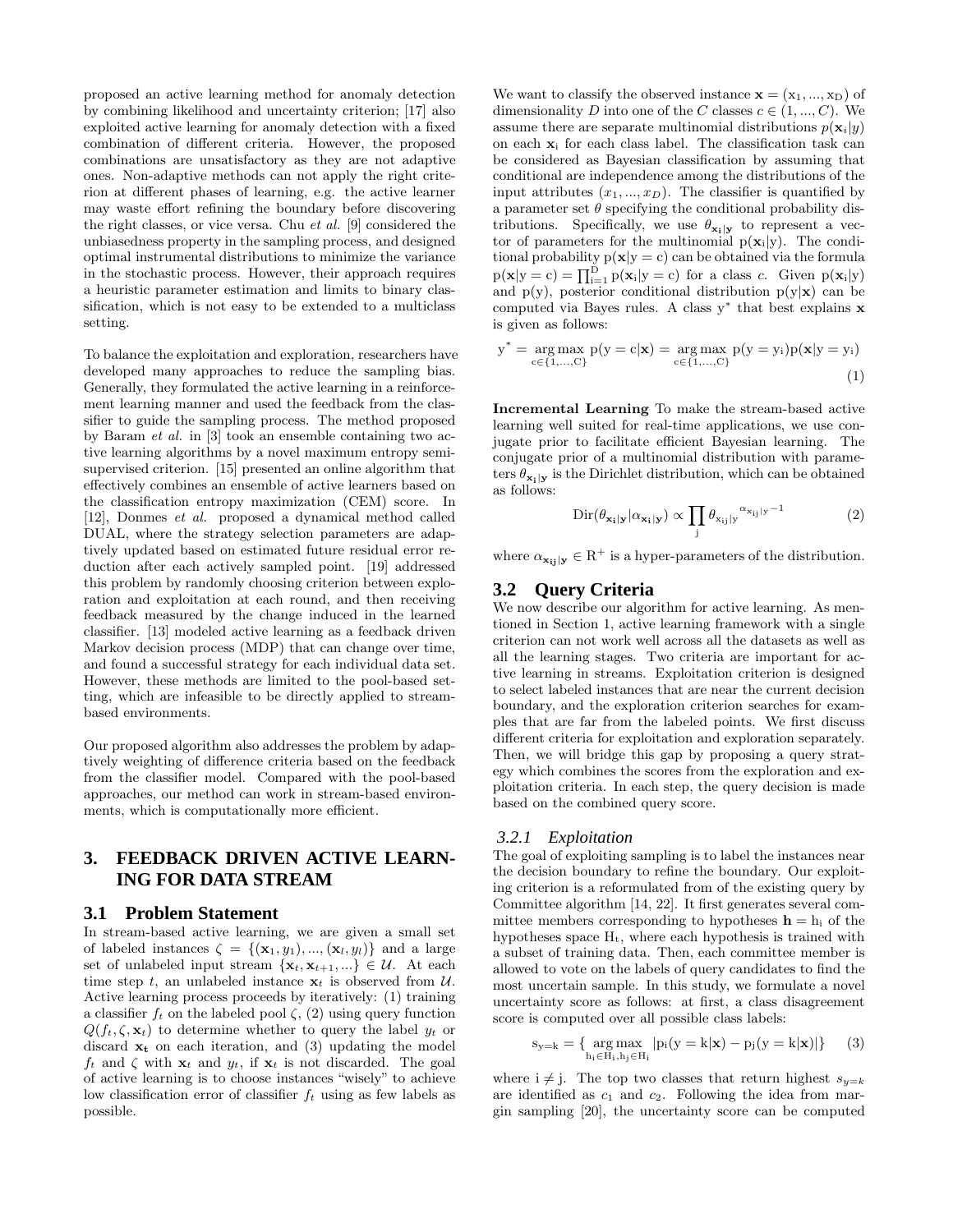by using top two disagreement scores. We define the final uncertainty score as:

$$
U(\mathbf{x_i}) = \frac{1}{2}|s_{y=c_1} + s_{y=c_2}|
$$
 (4)

 $U(x_i) \in [0, 1]$ . If  $U(x_i)$  of an instance is closer to 1, it is more likely to be queried.

Generating Committees In a Bayesian Naive Bayes setting with multinomial conditional probability distributions, generating committees can be done by sampling new parameters from the posterior Dirichlet distribution of classifiers [14]. It has been proven that parameters of a Dirichlet distribution can be generated from a Gamma distribution. Assuming we sample  $\widetilde{\theta}_{\mathbf{x_i}|\mathbf{y}}$  from its posterior Dirichlet distribution  $\text{Dir}(\tilde{\theta}_{\mathbf{x_i}|\mathbf{y}}|\alpha_{\mathbf{x_i}|\mathbf{y}})$ , by drawing new weights  $\tilde{\alpha}_{\mathbf{x_{ij}}|\mathbf{y}}$  from the Gamma distribution,  $\tilde{\alpha}_{x_{i,j}|y} \propto \text{Gam}(\alpha_{x_i|y})$ , the parameter of a committee member can then be estimated as:

$$
\tilde{\theta}_{x_{ij}|y} = \frac{\tilde{\alpha}_{x_{ij}|y} + \gamma}{\sum_{j} (\tilde{\alpha}_{x_{ij}}|y + \gamma)}
$$
(5)

where  $\gamma$  is a weight added to compensate data sparseness, i.e. to prevent zero probabilities for infrequently occurring values  $x_{ij}$ . Based on [2], we empirically set  $\gamma$  to be 0.2.

#### *3.2.2 Exploration*

The goal of exploration is to either search the inhabit dense regions of the input space or find points which are poorly captured by the current model. In the stream-based setting, previously selected instances are inaccessible, so we introduce a sampling criterion that compares the likelihood against current distribution modeled by the classifier. The intuition behind likelihood sampling is that points of low likelihood are not well captured by the current model, and may reflect an as yet unseen space. The likelihood sampling strategy finds a class  $y$  that maximizes the likelihood and requests the label for the sample

$$
L(\mathbf{x_i}) = \underset{y \in \{1, ..., C\}}{\arg \max} p(\mathbf{x_i} | y; \theta)
$$
 (6)

The likelihood score  $L(\mathbf{x_i})$  lies within [0,1]. If  $L(\mathbf{x_i})$  is closer to 1,  $x_i$  is more likely to be queried.

#### **3.3 Adaptive Strategies for Active Learning**

A combination of two criteria as well as a time-varying tradeoff between exploration and exploitation is the key ingredient to improve active learning. Our framework aims to combine exploration and exploitation with a time-varying parameter  $\beta(t)$ ,  $0 \leq \beta(t) \leq 1$ , where  $t \in \{1, ..., T\}$  with T the maximum number of queried labels. We integrate  $\beta(t)$ in the active learning framework so that there is always a mixture of two criteria. Consequently, the final active learning framework is of the following form:

$$
Q(\mathbf{x_t}) = \beta(t)U(\mathbf{x_t}) + (1 - \beta(t))L(\mathbf{x_t})
$$
\n(7)

where  $x_t$  is the sample received at time stamp t.

Following [19], we consider the active learning sequence as a process that is optimized by learning a strategy from the feedback. The parameter  $\beta(t)$  is guided by the change of the classifier feedback and updated according to a reward function of the classifier update:

$$
\beta(t) = \max(\min(\beta(t-1)\lambda \exp(r^{(t)}), 1 - \epsilon), \epsilon)
$$
 (8)

 $\beta(t)$  is used to guide the selection between exploration and exploitation with reward function  $r^{(t)}$  and  $\beta(t) \in [\epsilon, 1 - \epsilon]$ .  $\epsilon$  is a parameter that upper- and lower-bounds the value of  $\beta(t)$ . Parameter  $\lambda$  is the learning rate that controls the influence of the reward. We use coarse values in parameters setting without optimization:  $\lambda = 0.5$  for a slow learning rate, and  $\epsilon = 0.1$  for the minimal weight. Reward function  $r^{(t)}$  is given by the change of the previous hypothesis.  $\lambda \exp(r^{(t)}) > 1$  corresponds to larger values of  $\beta(t)$ , i.e. positive feedback from the model, while  $\lambda \exp(r^{(t)}) < 1$  corresponds to negative feedback.

The first improvement in our work is to measure the distance between two distributions from the classifier models  $p_{\theta}^{t}(\mathbf{x})$ and  $p_{\theta}^{t+1}(\mathbf{x})$ . We employ the KL-divergence, which is given as  $\text{KL}(\theta|\bar{\theta}) = \sum_{\mathbf{x}} p_{\theta}^{\mathrm{t}}(\mathbf{x}) \ln \frac{p_{\theta}^{\mathrm{t}}(\mathbf{x})}{p_{\theta}^{\mathrm{t}+1}(\mathbf{x})}$  $\frac{p_{\theta}(x)}{p_{\theta}^{t+1}(x)}$ . In particular, given a classifier  $f_t$  and an updated classifier  $f_{t+1}$ , the KL-divergence between their distributions can be decomposed as:

KL
$$
(\theta \parallel \bar{\theta}) = \sum_{i=1}^{D} (p_{\theta}^{t}(\mathbf{x}_{i}|y) \parallel p_{\theta}^{t+1}(\mathbf{x}_{i}|y))
$$
 (9)

where  $\theta$  and  $\bar{\theta}$  represent sets of parameters of classifier  $f_t$  and  $f_{t+1}$ , respectively. A symmetric KL-divergence  $\bar{KL}(\theta \parallel \bar{\theta})$  is computed as follows:

$$
\bar{\mathrm{KL}}(\theta \parallel \bar{\theta}) = \frac{1}{2} [\mathrm{KL}(\theta \parallel \bar{\theta}) + \mathrm{KL}(\bar{\theta} \parallel \theta)] \tag{10}
$$

Second, we proposed a more general rescaling for the reward function  $r^{(t)}$ . By setting  $s^{(t)} = K\overline{L}(\theta \parallel \overline{\theta})$ , the function  $r^{(t)}$ can be obtained as follows:

$$
r^{(t)} = \frac{s^{(t)} - \min_{i} s^{(t)}}{\max_{i} s^{(i)} - \min_{i} s^{(i)}}
$$
(11)

where  $1 \leq i \leq t$ . This reward function  $r^{(t)}$  is rescaled from Eq. 11 to get feedback according to Eq. 8. Despite the fact that mathematically,  $r^{(t)} \in [0, 1]$ , from the experiments we find that  $r^{(t)}$  is always in the interval  $\left[\frac{2}{5}, 1\right]$ .

In each iteration, the query decision is typically determined by a query score  $Q(\mathbf{x}_t)$  derived from the query criterion Q. The query score will be compared against a threshold  $Q_{th}$ . Specifically, if  $Q(x_t) \geq Q_{th}$ , query is made; otherwise  $x_t$  is discarded. Algorithm 1 summaries the process of the proposed active learning framework.

The proposed framework has several parameters while the probability threshold  $\mathbf{Q}_{\mathrm{th}}$  is the most important. We do not tune our parameters to match the test datasets. Following the works in  $[17, 10]$ , we set the  $Q<sub>th</sub>$  to be 0.5. The sensitivity analysis of  $Q_{th}$  is discussed in subsection 4.4.

#### **3.4 Complexity Analysis**

The time complexity of our algorithm obviously depends on the active learners used as subroutines (exploitation and exploration). For each round of active learning, our algorithm takes constant time to update the reward function, then we add the linear time in  $|S|$  to update r<sup>t</sup> (Eq. 8). Specifically, the expected time complexity of our algorithm axis in the current round is  $O(T_{lik} + T_{qbc} + |S|)$ , where  $T_{lik}$  is the time to run likelihood sampling, and  $T_{\rm qbc}$  is the time to run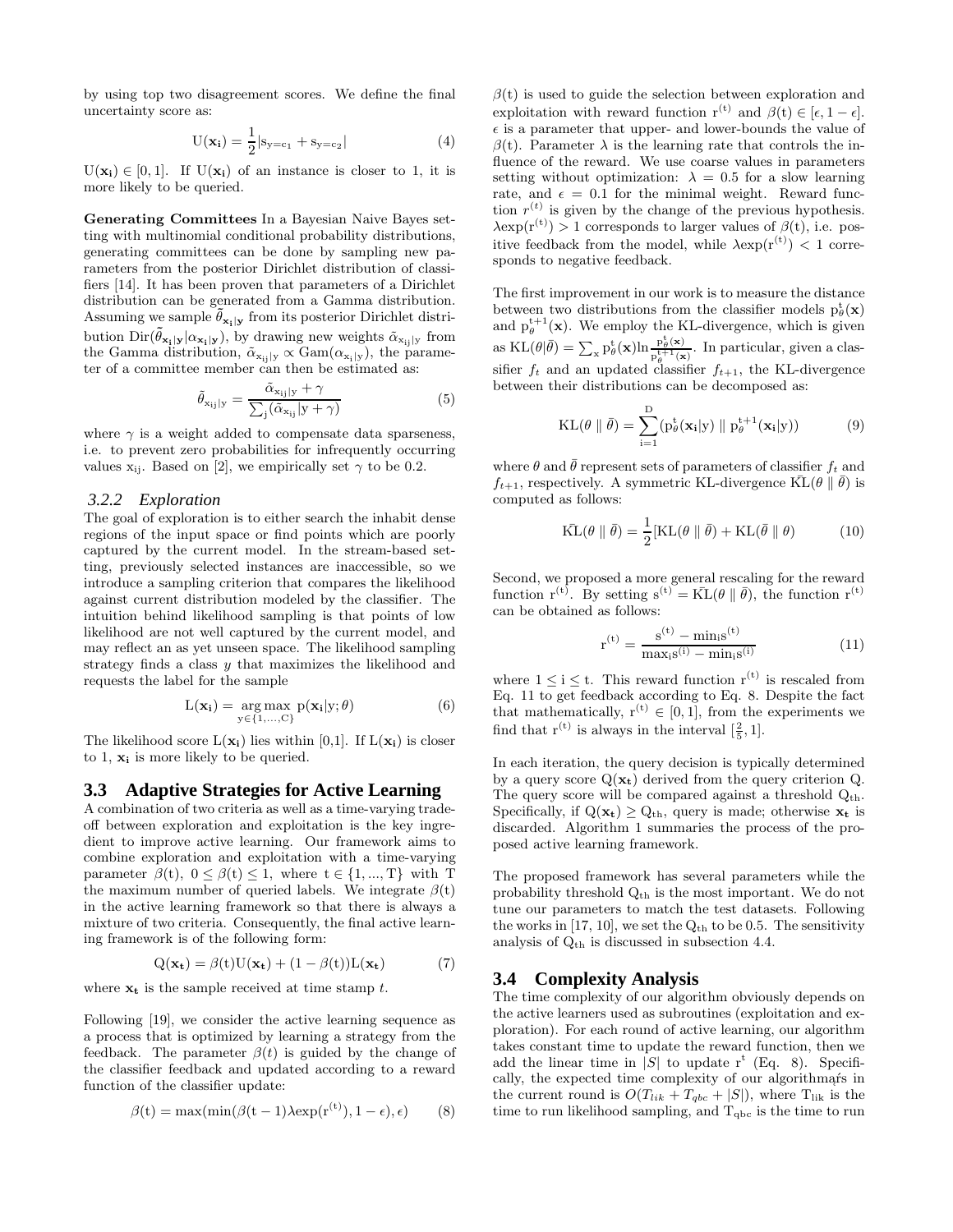Algorithm 1 Feedback-driven stream-based active learning

- 1: Input: (i) A set of data stream  $\mathcal{U} = {\mathbf{x}_t, \mathbf{x}_{t+1}, \dots}$ ; (ii) a small set of training instances  $\zeta = \{(\mathbf{x}_1, y_1), ..., (\mathbf{x}_l, y_l)\}.$
- 2: Parameters: (i) A probability threshold  $Q_{th}$ ; (ii) learning rate parameter  $\lambda$  and the minimal weight  $\epsilon$ .
- 3: Init: (i) Set  $S_0 = \zeta$ ; (ii) train an initial classifier  $f_0$  using  $S_0$ .

4: For  $t = 1, 2, \cdots$ 

5: Receiving  $\mathbf{x}_t$  from  $\mathcal{U}$ ; 6: Compute the U( $\mathbf{x}_t$ )(Eq. 4) given instance  $\mathbf{x}_t$ ;

7: Compute the  $L(\mathbf{x_t})$ (Eq. 6) given instance  $\mathbf{x_t}$ ;

8: Compute the  $Q(x_t)(Eq. 7)$ given instance  $x_t$ ;

9: if  $Q(\mathbf{x_t}) > Q_{\text{th}}$  then

10: Request  $y_t$  and update  $S_t = S_{t-1} \cup (\mathbf{x}_t, y_t);$ 

11: Updating classifier  $f_t$  using  $S_t$ ;

- 12: Updating query criterion weight  $\beta(t)$  based on Eq. 8;
- 13: else

14:  $S_t = S_{t-1};$ 15: End

Table 1: The statistics of five experimental datasets.

| Dataset    |      |    |    |     |     |
|------------|------|----|----|-----|-----|
| Thyroid    | 7200 | 21 |    | 2.5 | 92  |
| Pageblocks | 5473 | 10 | h. | 0.5 | 90  |
| Ecoli      | 336  |    |    | 1.5 | 42. |
| Camera     | 1026 |    | 9  | 0.9 | 35  |
|            | 1125 |    | 10 | 18  | 33  |

query by the proposed qbc sampling. The time complexity of qbc is much larger than that of likelihood sampling due to its heuristic search. Overall, the proposed algorithm has an upper bound of  $O(2 \times T_{qbc})$ . Compared with the pool-based methods, our proposed stream-based approach is more computationally efficient since it need not to search all the candidate data in the pool.

# **4. EXPERIMENTS**

#### **4.1 Datasets and Baselines**

We evaluate the proposed method on three benchmark datasets from UCI repository: Thyroid, Pageblocks, and Ecoli, with simulated stream-based active learning setting. These datasets were selected because they contained multiple classes in naturally unbalanced proportions. In addition, we also include two product review datasets: Camera and TV. The two datasets were collected using Amazon API from two subcategories: camera SLR and HD TV. Each dataset contains thousands of review sentences describing the product features, such as "appearance", "picture quality" and "service". For each sentence, we asked five different annotators from MTurk to label and we use majority voting to determine the final label for each sentence. Furthermore, we require that each data received the same label by a minimum of three annotators, thereby providing more certainty in the acquired label. Details of the five datasets are shown in Table 1, where  $N$  is the number of instances,  $d$  is the number of dimensions; C is the number of classes,  $S\%$  and  $L\%$  are proportions of smallest and largest classes, respectively. We applied similar preprocessing steps described in [15] on these five sets.

We compare the proposed method against the following existing stream-based active learning methods:

low-likelihood: Low-likelihood criterion, which is described in Section 3.2.2.

qbc-entropy: Query-by-Committee approach with vote entropy measure, which was used in [14]. The number of committee members is set to be three.

minimal-variance: Minimal variance method was proposed in [27] and is modified for our stream-based setting.

low-lik+qbc: A multi-criteria active learning method [17] that combines Query-by-Committee and low-likelihood. Different criteria are balanced through constant weights. According to [13], the weights are set to be 0.5 to achieve the best performance.

Each dataset is randomly partitioned into training/test sets with size ratio 3:7. Before the active selection, some number of labeled samples are given to initialize the classifiers. We assume that a learner can not reuse past samples in a strict stream-based learning setting and can not retrieve any discarded samples to the data stream. For performance comparison, we use: (1) accuracy (Acc), the number of samples correctly classified divided by the total number of test samples, (2) AUC, the area under the receiver operating characteristic curve. In this study, all experimental results are averaged over 25 runs. Cross-validation is useful for error estimation with low bias [?]. In all the testing experiments, two-fold and ten-fold cross-validation are used.

## **4.2 Results**

In this section, we show results for all the active learning methods on five datasets. Overall accuracy and AUC after max $(10C, 100)$  iterations  $(C$  is total number of classes), are shown in Table 2 and 3, with two-fold and ten-fold cross-validation respectively. We make the following observations: (1) the proposed method is always better than the other baseline methods on different datasets; (2) exploitation criterion (qbc-entropy) works better than exploration criterion (low-likelihood) on Ecoli and TV datasets but has similar performance on the other datasets; (3) the low-lik+qbc sampling method does not achieve better performance on most datasets compared with simple exploitation or exploration criterion, which indicates using the fixed combination method will not improve the performance; (4) the minimal-variance does not work well on most of the datasets. Its performance is even not better than the lowlikelihood or qbc-entropy method; (5) it is notable that in the two datasets: Camera and TV, the proposed feedbackdriven sampling shows more significant gains compared to other datasets, which indicates its high effectiveness for the crowdsourced real data.

We also plot the test results as the various methods learn each additional sample selected in every active learning step. Figure 2 shows AUC performances during different learning stages on the five datasets. As we can see, the proposed feedback driven sampling maintains the best performance all the time. The low-likelihood method achieves higher classification performance than the qbc-entropy method at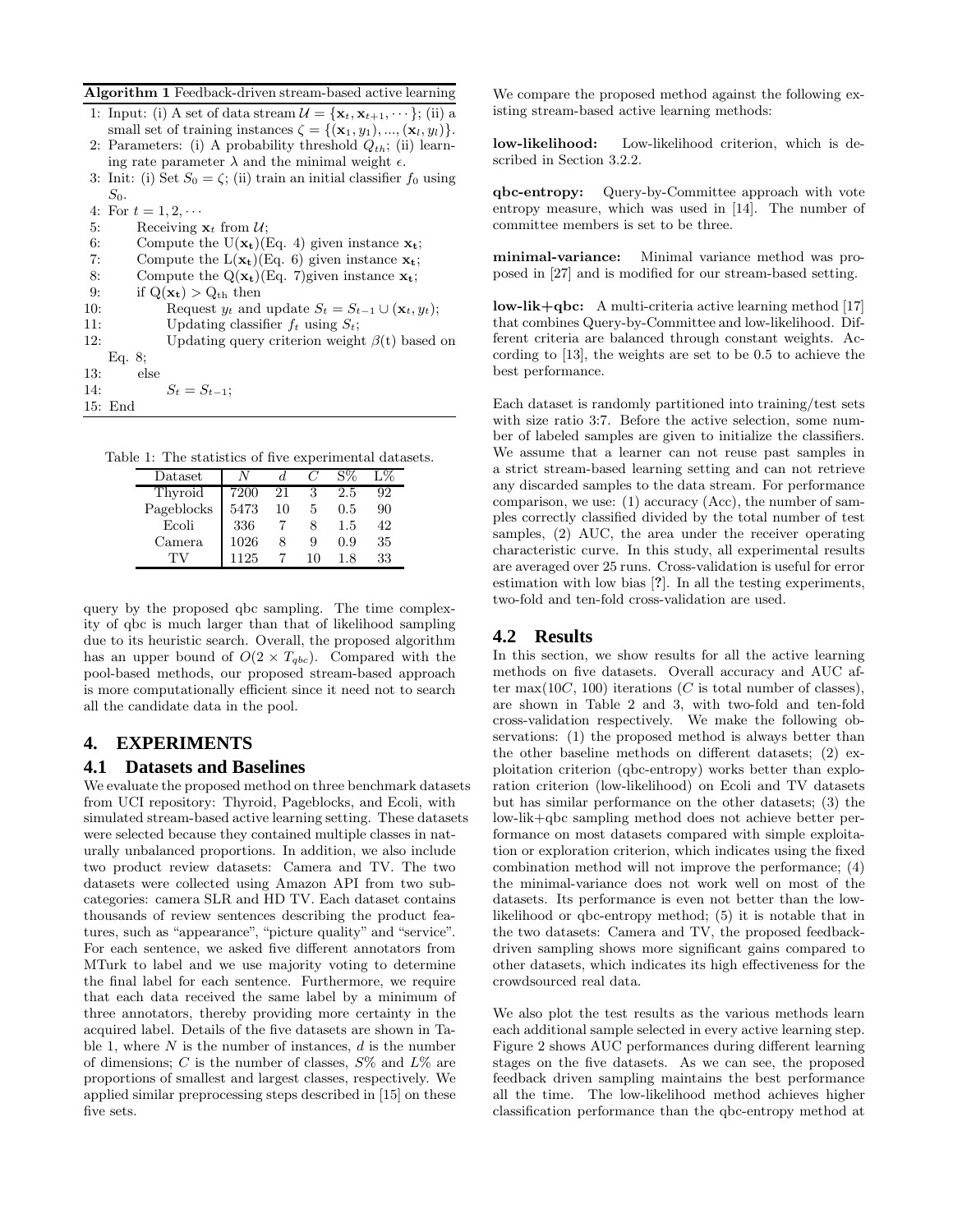Table 2: Average accuracy and AUC on five datasets with different active learning strategies (two-fold cross-validation).

|                          |       | Thvroid   |       | Pageblocks |                   | Ecoli |       | Camera | ТV    |       |
|--------------------------|-------|-----------|-------|------------|-------------------|-------|-------|--------|-------|-------|
| Method                   | Acc   | $\rm AUC$ | Acc   | AUC        | $_{\mathrm{Acc}}$ | AUC   | Acc   | AUC    | Acc   | AUC   |
| low-likelihood           | 0.622 | 0.613     | 0.425 | 0.427      | 0.623             | 0.615 | 0.529 | 0.525  | 0.473 | 0.465 |
| qbc-entropy              | 0.607 | 0.611     | 0.423 | 0.425      | 0.625             | 0.624 | 0.55  | 0.541  | 0.491 | 0.483 |
| minimal-variance         | 0.593 | 0.597     | 0.411 | 0.415      | 0.622             | 0.635 | 0.513 | 0.529  | 0.508 | 0.506 |
| $low-lik+abc$            | 0.616 | 0.623     | 0.475 | 0.478      | 0.625             | 0.621 | 0.558 | 0.562  | 0.511 | 0.514 |
| feedback-driven sampling | 0.626 | 0.635     | 0.513 | 0.535      | 0.631             | 0.649 | 0.572 | 0.575  | 0.571 | 0.579 |

Table 3: Average accuracy and AUC on five datasets with different active learning strategies (ten-fold cross-validation).

|                          |       | Thvroid   |       | Pageblocks |                   | Ecoli |       | Camera |       | ТV    |
|--------------------------|-------|-----------|-------|------------|-------------------|-------|-------|--------|-------|-------|
| Method                   | Acc   | $\rm AUC$ | Acc   | $\rm AUC$  | $_{\mathrm{Acc}}$ | AUC   | Acc   | AUC    | Acc   | AUC   |
| low-likelihood           | 0.617 | 0.611     | 0.422 | 0.425      | 0.624             | 0.614 | 0.522 | 0.523  | 0.471 | 0.467 |
| qbc-entropy              | 0.605 | 0.613     | 0.425 | 0.428      | 0.623             | 0.622 | 0.552 | 0.543  | 0.495 | 0.482 |
| minimal-variance         | 0.585 | 0.593     | 0.409 | 0.406      | 0.633             | 0.627 | 0.521 | 0.523  | 0.495 | 0.488 |
| $low-lik+abc$            | 0.628 | 0.619     | 0.479 | 0.468      | 0.612             | 0.631 | 0.558 | 0.552  | 0.511 | 0.502 |
| feedback-driven sampling | 0.636 | 0.625     | 0.525 | 0.545      | 0.641             | 0.646 | 0.574 | 0.565  | 0.578 | 0.576 |



Figure 2: AUC comparison on the Thyroid, Pageblocks, Ecoli, Camera, TV datasets (ten-fold cross-validation).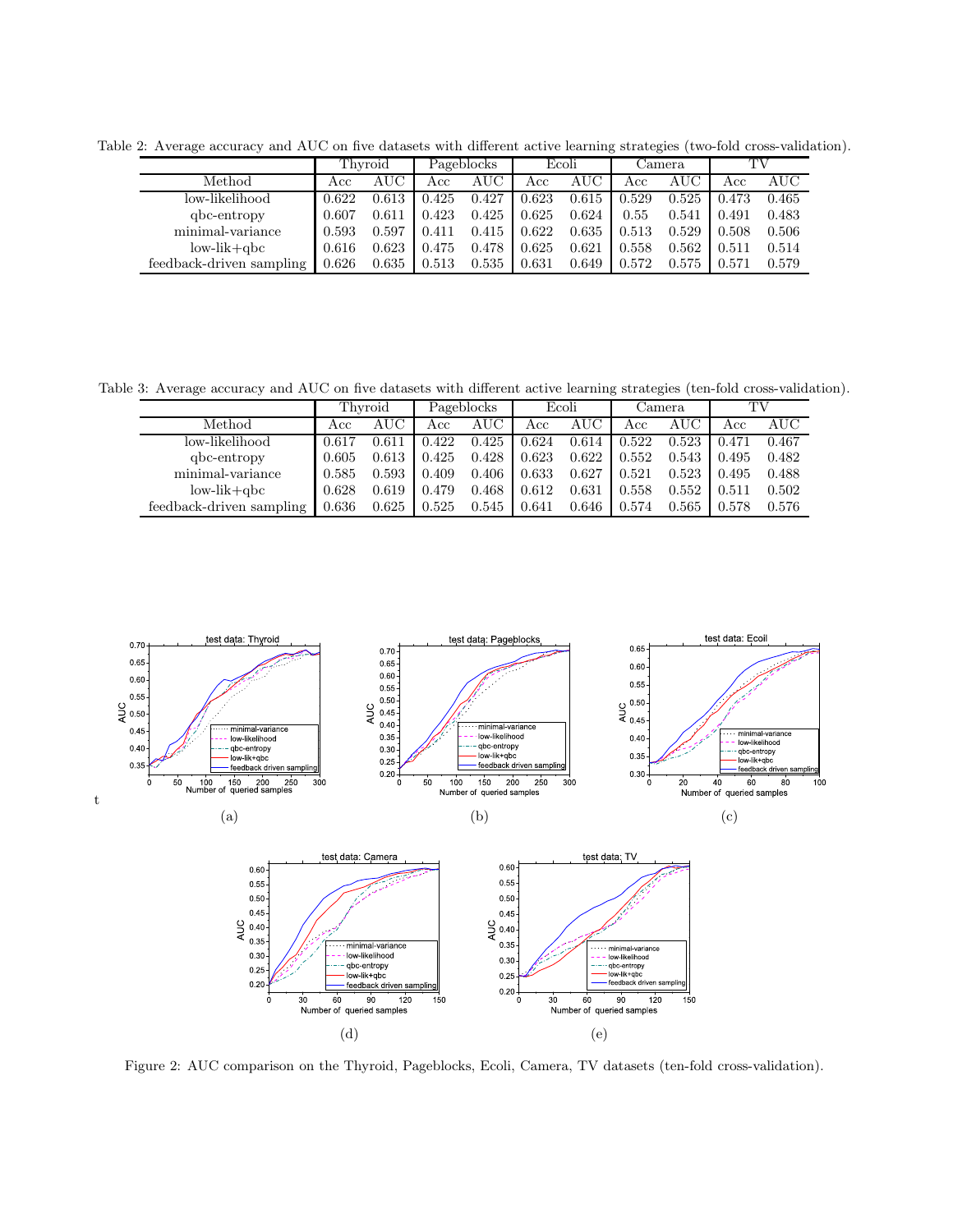

Figure 3: The average exploitation and exploration weights for different number of queried instances on two datasets.

the early stage, due to its ability to rapidly discover new classes. But after about 50-100 iterations, with no new classes left to be discovered, the qbc-entropy criterion starts to outperform the low-likelihood method. Some improvements are observed on the Camera and TV datasets by using the weighted low-lik+qbc method. Nevertheless, due to the difficulties tuning the fixed weighted parameters, it gets poor performance on the other datasets (Thyroid, Pageblocks and Ecoli). Again, the minimal-variance only works well on Ecoil.

Figure 3 illustrates the average exploitation and exploration weights for different number of query instances on Ecoli and Camera datasets within 100 iterations. The exploration criterion leads to higher weight at the early stage while the exploitation criterion obtains greater reward and dominates after a certain number of iterations. The is because the exploration criterion can help discover new classes at an early stage while the exploitation criterion can help to refine the classification boundary later.

## **4.3 Comparison with Pool-based Approaches**

We first measure the efficiency of our implementation on three experimental datasets: Thyroid, Ecoli and Camera. Our C++ implementation runs on a dual-core 3.3 GHz machine with 8G memory. We compare it with the running times of other three stream-based methods: low-likelihood, qbc-entropy and minimal-variance. We also compare it with three pool-based methods: the naive entropy-based method, the comb algorithm proposed in [3], and the exploration algorithm proposed in [19]. In each iteration, the pool-based methods search all the data in the pool to select one sample for labeling. Table 6 summaries the results. On Thyroid, Ecoli and Camera datasets, the feeback-driven sampling requires 0.28, 0.22 and 0.23 seconds to make a query decision separately. Although the complexity of our algorithm is higher than low-likelihood and qbc-entropy, our method achieves comparable running time with the two basic methods. Compared with the minimal-variance method, our proposed method is more efficient. The pool-based methods, on the contrast, take much more time to run a query on each dataset. In datasets with thousands of instances (such as Thyroid), comb and exploration algorithms require approximately 6-7 minutes to make a decision, which shows the pool-based methods are clearly infeasible given large

Table 6: Running time (seconds) comparison between poolbased algorithms and stream-based algorithms on three datasets.

| $\mathrm{Datasets}$      | Thyroid      | Ecoli | Camera |
|--------------------------|--------------|-------|--------|
|                          | Pool-based   |       |        |
| entropy                  | 245.3        | 53.2  | 103.2  |
| comb                     | 438.7        | 82.5  | 256.4  |
| exploration              | 386.7        | 79.1  | 212.3  |
|                          | Stream-based |       |        |
| qbc-entropy              | 0.15         | 0.13  | 0.16   |
| low-likelihood           | 0.08         | 0.06  | 0.06   |
| minimal-variance         | 0.49         | 0.42  | 0.45   |
| feedback-driven sampling | 0.28         | 0.22  | 0.23   |



Figure 4: Sensitivity analysis of  $Q_{th}$  on Pageblocks and TV datasets.

datasets. We also compare the performances of our feedbackdriven sampling method with the three pool-based approaches: entropy, comb and exploration. The experiments are conducted on three experimental datasets: Thyroid, Ecoli and Camera with different ratio of training data labeled. Tables 4 and 5 show the accuracy and AUC with four approaches after 10% or 30% of the training data are labeled. Our proposed method can achieve comparable performance with the three pool-based methods. When 30% of the training data are labeled, our feedback-driven sampling has a better performance than the entropy method, and nearly the same performance as the comb and exploration methods.

#### **4.4 Sensitivity Analysis of Threshold**

We mentioned in subsection 3.3 that the choice of  $Q_{th}$  is very important to the framework performance. We now study how the choice of the threshold score  $Q_{th}$  affects the performance. With fixed active learning settings, we vary  $Q_{th}$ , to evaluate the robustness of our method after 20% training data are labeled. The test is only performed on Pageblocks and TV datasets, with  $Q<sub>th</sub>$  varying from 0.3 to 0.8. As shown in Figure 4a, as  $Q_{th}$  increases from 0.3 to 0.8, the performances of both accuracy and AUC on Pageblocks data have a peak when  $Q_{th}$  is around 0.5 then it starts falling off. It is also concluded that the accuracy and AUC remain almost the same with  $Q_{th}$  in the range from 0.45 to 0.55. Similar trends can be observed in Figure 4b, where  $Q_{th}$  ranges from 0.3 to 0.9. These experimental results indicate that the empirical choice of  $Q_{th} = 0.5$  is reasonable.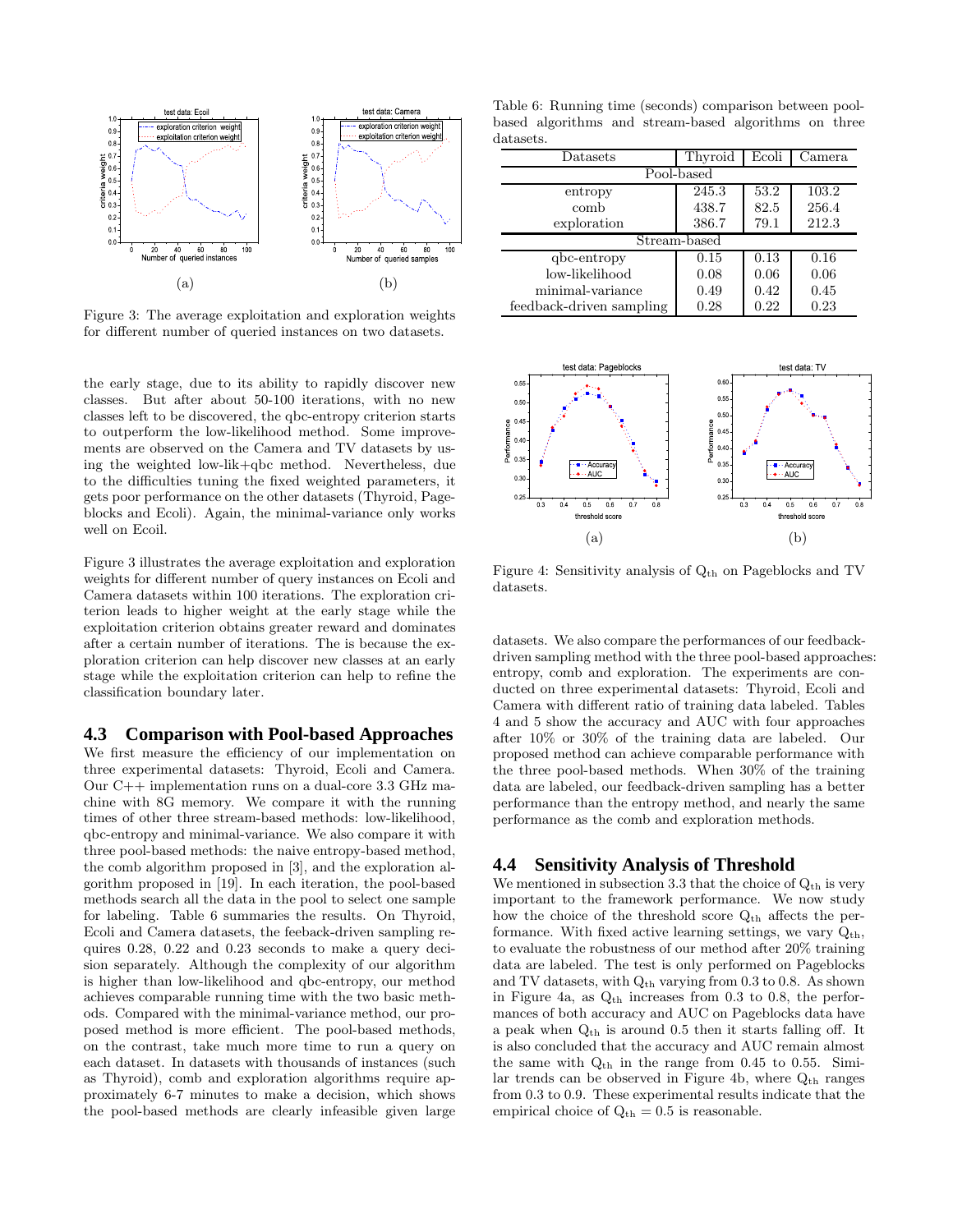Table 4: Performance comparison between pool-based methods and feedback-driven sampling on three datasets with 10% labeled data.

|                          | Thyroid |       |       | Ecoli     | Camera |       |
|--------------------------|---------|-------|-------|-----------|--------|-------|
| Method                   | Acc     | AUC   | Acc   | $\rm AUC$ | Acc    | AUC   |
| entropy                  | 0.642   | 0.653 | 0.525 | 0.527     | 0.603  | 0.605 |
| comb                     | 0.687   | 0.671 | 0.543 | 0.551     | 0.625  | 0.624 |
| exploration              | 0.693   | 0.697 | 0.571 | 0.559     | 0.628  | 0.635 |
| feedback-driven sampling | 0.629   | 0.637 | 0.513 | 0.515     | 0.561  | 0.579 |

Table 5: Performance comparison between pool-based methods and feedback-driven sampling on three datasets with 30% labeled data.

|                          | Thyroid |       |       | Ecoli | Camera |       |  |
|--------------------------|---------|-------|-------|-------|--------|-------|--|
| $\operatorname{Method}$  | Acc     | AUC   | Acc   | AUC   | Acc    | AUC   |  |
| entropy                  | 0.632   | 0.643 | 0.532 | 0.539 | 0.612  | 0.62  |  |
| comb                     | 0.707   | 0.712 | 0.583 | 0.575 | 0.655  | 0.661 |  |
| exploration              | 0.732   | 0.727 | 0.601 | 0.605 | 0.642  | 0.655 |  |
| feedback-driven sampling | 0.636   | 0.645 | 0.538 | 0.541 | 0.607  | 0.616 |  |

# **5. CONCLUSION**

In many active learning applications, it is necessary to make immediate query decisions without accessing a data pool. In this work, we presented a general framework for efficiently learning from stream data, and proposed a reinforcement active learning algorithm that can adaptively combine different criteria over time based on the KL divergence measured from classifier change.

In addition, by introducing a conjugate prior distribution for efficient incremental learning, our approach is well suited for real-time applications. Experimental results on five realworld datasets showed the superiority of the proposed method in both of the classification performance and the computational efficiency.

Our proposed framework is applicable to address numerous increasingly common and important contemporary tasks requiring on-the-fly interactive learning from unbounded streams and large scale data. It is relevant for applications like robotics where data is incrementally generated [8, 4], or web applications where processing the entire corpus may be prohibitively expensive.

There are several avenues for future work arising from this work. First, the proposed framework can be applied to other types of data (image or video) and a more natural setting of some practical problems in some data mining and computer vision sub-fileds. We would like to further investigate the interplay between exploration and exploitation criteria in both the theoretical and practical sense. Since crowdsourcing is a fascinating application for active learning, we will elaborate more on how active learning can deal with the challenges of this application. Finally we will explore potential extension such as active learning from multiple noisy oracles or combining active learning with reinforcement learning in the stream-based setting.

## **6. ACKNOWLEDGEMENT**

This work is supported in part by the following grants: NSF awards CCF-0833131, CNS-0830927, IIS-0905205, CCF-0938 000, CCF-1029166, and OCI-1144061; DOE awards DE-

FG02-08ER25848, DE-SC0001283, DE-SC0005309, DESC0 005340, and DESC0007456; AFOSR award FA9550-12-1- 0458. We would like to thank Kunpeng Zhang, Yusheng Xie and Wei-keng Liao for their useful comments and insightful suggestions.

## **7. REFERENCES**

- [1] V. Ambati, S. Vogel, and J. G. Carbonell. Active learning and crowd-sourcing for machine translation. In The International Conference on Language Resources and Evaluation, 2010.
- [2] S. Argamon-Engelson and I. Dagan. Committee-based sample selection for probabilistic classifiers. Journal of Artificial Intelligence Research (JAIR), 11:335–360, 1999.
- [3] Y. Baram, R. El-Yaniv, and K. Luz. Online choice of active learning algorithms. Journal of Artificial Intelligence Research (JAIR), 5:255–291, Dec. 2004.
- [4] S. Chen, T. Zhang, C. Zhang, and Y. Cheng. A real-time face detection and recognition system for a mobile robot in a complex background. Artif. Life Robot., 15(4):439–443, Dec. 2010.
- [5] Y. Cheng, Y. Xie, K. Zhang, A. Agrawal, and A. Choudhary. Cluchunk: clustering large scale user-generated content incorporating chunklet information. In Proceedings of the 1st International Workshop on Big Data, Streams and Heterogeneous Source Mining: Algorithms, Systems, Programming Models and Applications, BigMine '12, pages 12–19, 2012.
- [6] Y. Cheng, K. Zhang, Y. Xie, A. Agrawal, and A. Choudhary. On active learning in hierarchical classification. In Proceedings of the 21st ACM international conference on Information and knowledge management, CIKM '12, pages 2467–2470, New York, NY, USA, 2012. ACM.
- [7] Y. Cheng, K. Zhang, Y. Xie, A. Agrawal, W.-k. Liao, and A. Choudhary. Learning to group web text incorporating prior information. In Proceedings of the 2011 IEEE 11th International Conference on Data